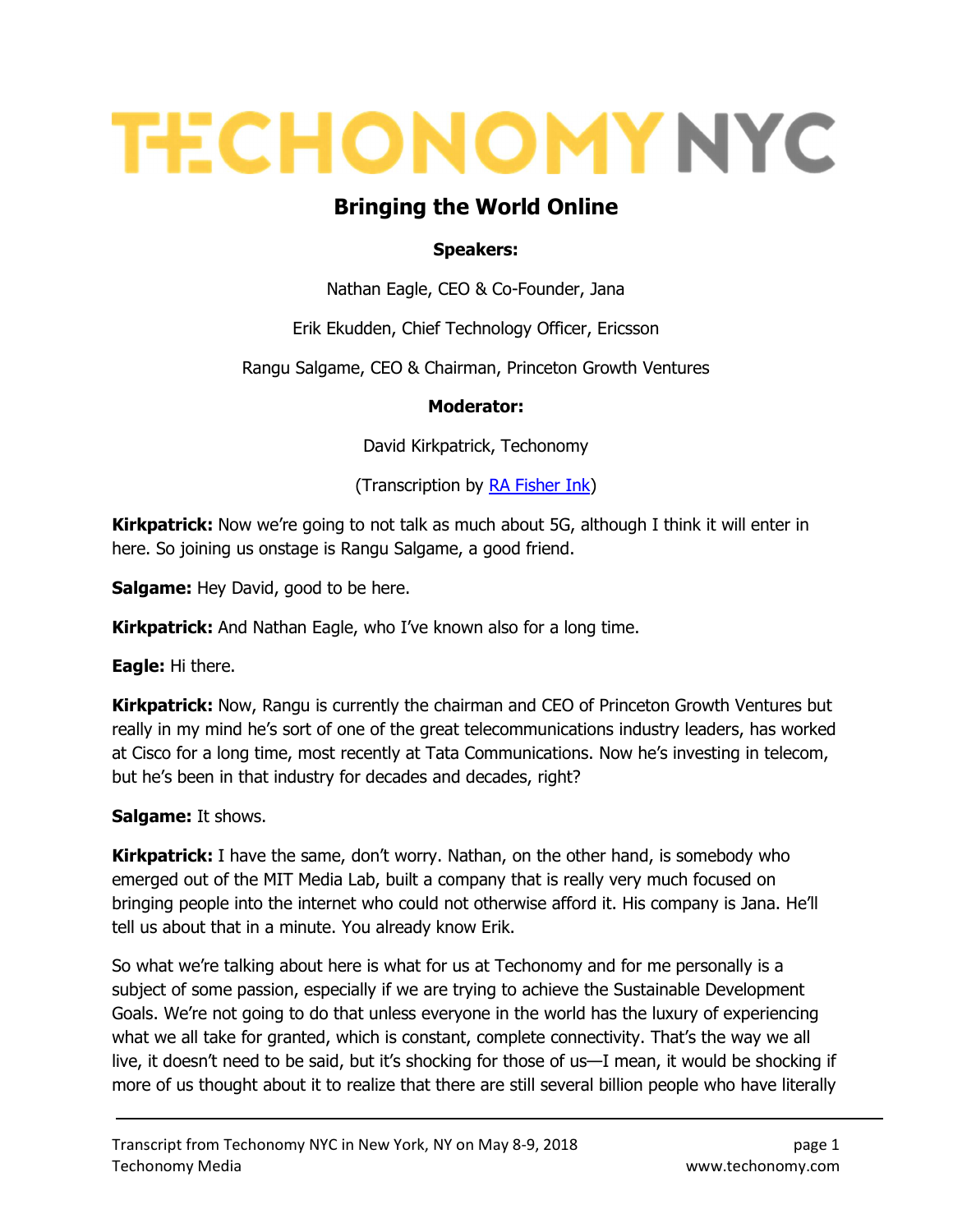no connectivity at the same time that we couldn't imagine moving our little pinky without being connected. So that's what we're here to talk about. So maybe I should start with you, Nathan, because you did an intake of breath when I said that. But you're devoting your whole life to this. Why is that?

**Eagle:** Look, I think that there's just massive opportunity here. From a business perspective, I mean, we've never seen this type of economic growth in human history where for large internationals to stay relevant—everyone knows their future earning and revenue growth is not coming from this country, and certainly not coming from Western Europe. You know, to win, you have win in markets like India, markets like China, Africa. And what's going on in those markets is that you've got this rise of this emerging middle class of consumers and you've got this rise of emerging class consumers coupled with the fact that you've got now near-ubiquitous cellular connectivity, in terms of people—people are living under the spectrum of some type of data connection.

**Kirkpatrick:** I think 93 percent, is that the number, Rangu?

Salgame: Ninety-two percent.

**Kirkpatrick:** Ninety-two percent of the world is covered by at least the 2G signal that will carry data.

**Eagle:** I mean, it has a huge potential to be massively empowering. And that coupled with the fact that you can buy an Android phone right now for under \$25 in virtually every capital city in these major emerging markets has meant that suddenly now what used to be considered a supercomputer can now be in the pockets of just an extraordinarily large number of people.

Now, the challenge here is that, while you've got all these rising tides, the price point of data has meant that there's a huge swath of the population here that is not able to consume all the data that they want to consume. If you're making minimum wage in a market like India, you have to work for upwards of about 12 hours to get a one-gig data plan. In Indonesia, it's 17 hours. If you're making minimum wage in Nigeria, you have to work for 28 hours to get one gig of data. In Brazil, it's 33 hours. So what's striking is that is you look at a market like Brazil, more than half of all smartphones aren't connected to the internet. They're being used like dumbphones. And it's not because people in Brazil don't understand the benefits of the internet. It's because it's cost-prohibitive. And in my mind, that is tragic. We've got all of this amazing technology and it's now being distributed, but it isn't being used to fulfill the potential that I believe it has.

**Kirkpatrick:** Okay. So quickly describe what Jana is doing about that.

**Eagle:** So what we're trying to do, we have a mobile web browser and what our browser enables people to do in these different markets is surf the web without incurring cellular data costs. We started the company 10 years ago; we've integrated now with our 311th mobile network operator, we have operations in 92 countries, and the value proposition we provide the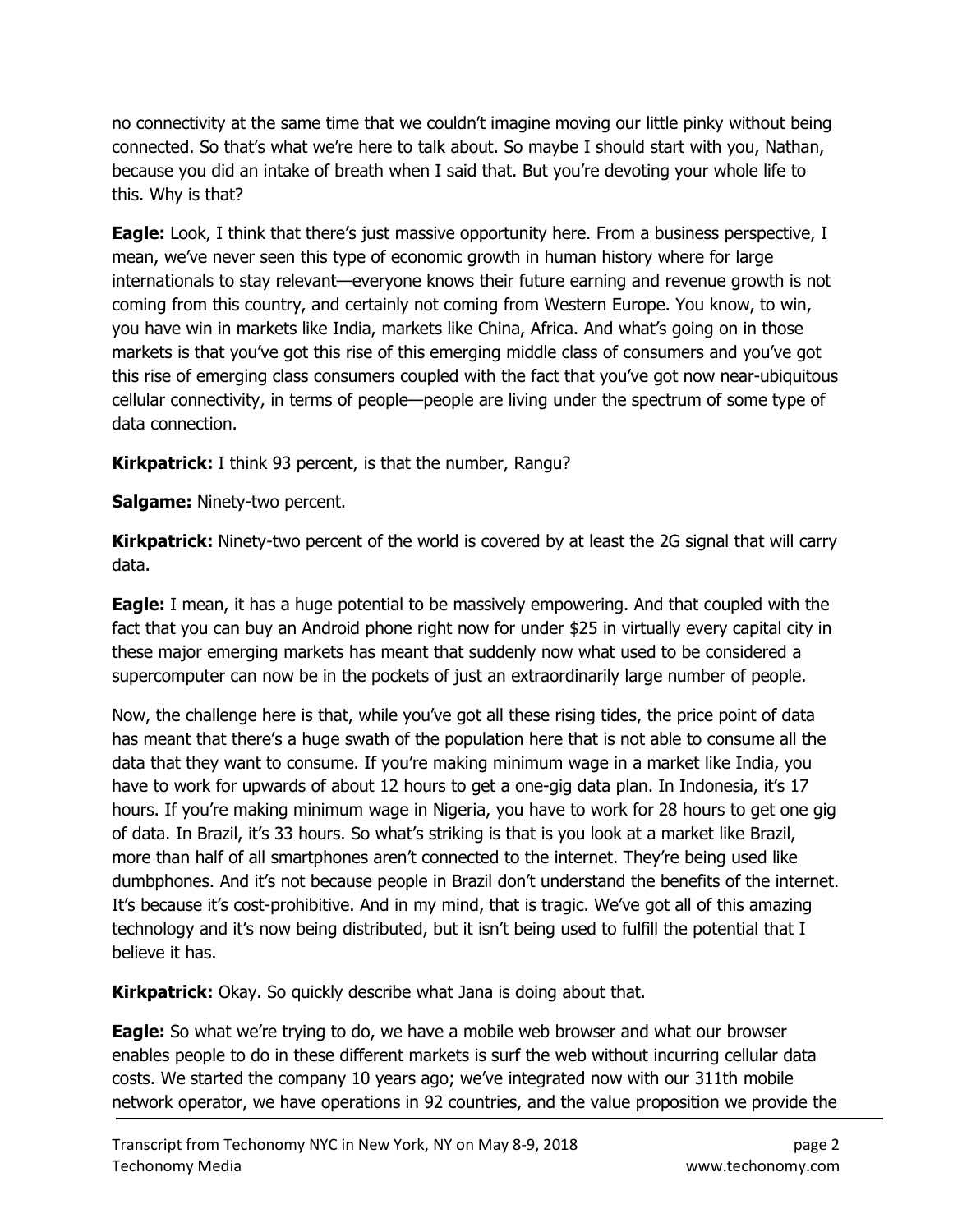billion-plus people who have Android phones in these markets is that suddenly now they can surf the web and not have to be constrained to the price point that the carriers are setting for the price of a megabyte. And the way we do that is through things like partnerships with companies like Microsoft, where we're getting people introduced to Bing, which turns out to be not as bad you may think.

### [LAUGHTER]

That's not the best tagline. But it actually is pretty good. Our largest customer is Amazon and so we're—

**Kirkpatrick:** So they're an affiliate. You have an affiliate model with those companies.

**Eagle:** Right. And obviously advertising. And you start aggregating the revenue that we can make and it turns out that we can make more money from these different revenue channels than it costs us to provide these people with free internet access. So our mission is to provide a billion people with free internet. You're not going to do that by looking for handouts from the Gates Foundation or the World Health Organization. You have to build a sustainable business, and we're at the point right now where we're a twentieth of the way there. We've given free internet to about 50 million people thus far and I'm pretty excited about the fact that we're going to hit a billion within the next four years.

**Kirkpatrick:** And that's after building this network for a very long time but only actually launching this business fairly recently, right?

**Eagle:** We launched the web browser in March of last year. It's been a long road.

**Kirkpatrick:** So basically, it's an ad-supported network but you avoid the whole network neutrality problem because you're not limiting people's ability to do anything, but if they do certain things that you encourage them to do, that pays you some money.

**Eagle:** That's absolutely right, they get access to all content on the internet, but if they buy something on Amazon, then that covers some of their data cost. And in many instances—we had a guy last week who bought a flat panel TV in Delhi. That covered the cost of the internet for half of his community for that day.

#### Kirkpatrick: Really?

**Eagle:** So it's interesting to start seeing how these models—

Kirkpatrick: So you can share it with your friends?

**Eagle:** Well, basically, we earned a bunch of money from that single individual. The money that we're making goes back into essentially subsidizing the internet for people in those communities.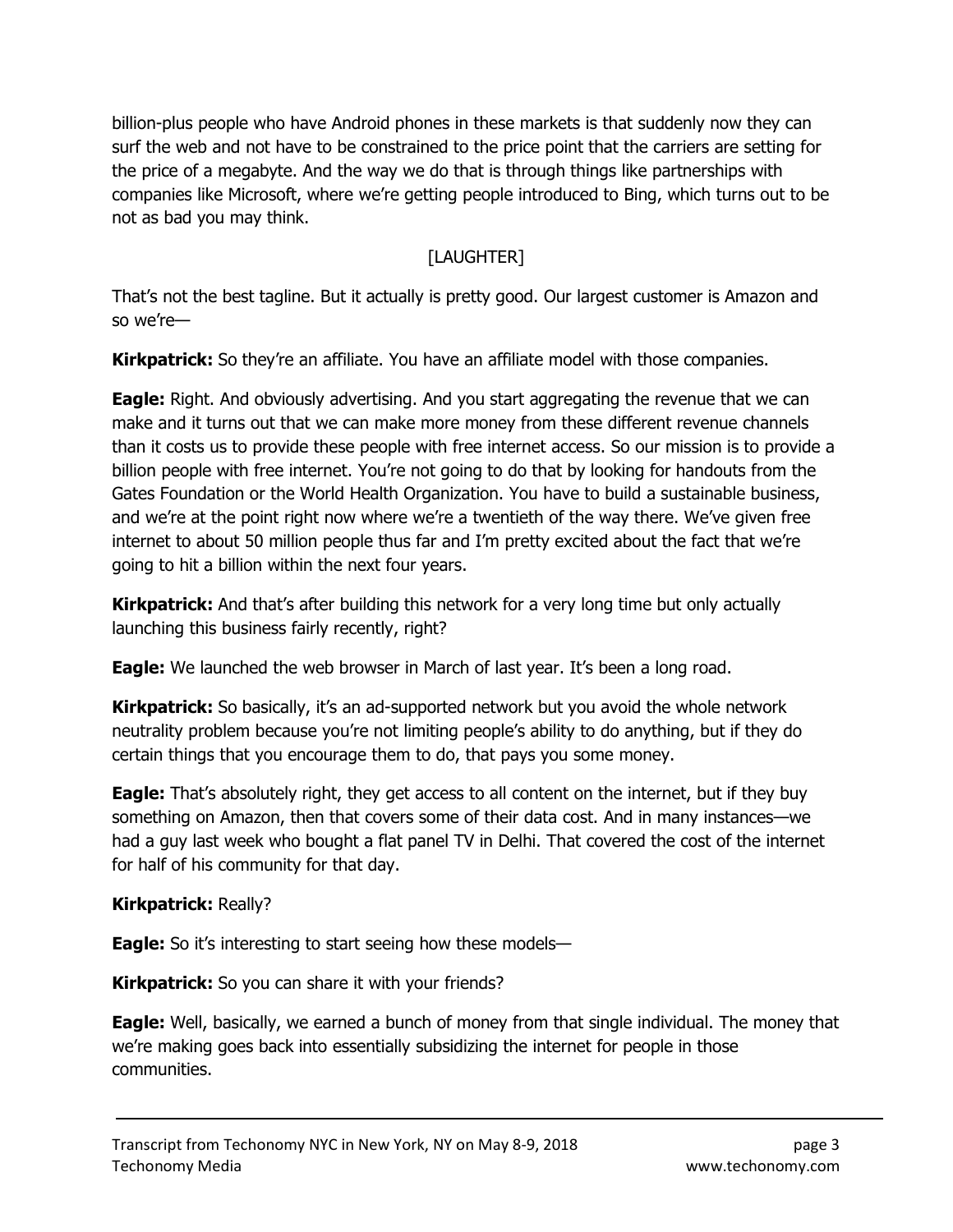**Kirkpatrick:** Wow. And I know, your secret sauce technology, real fast, is the back-end integration with the carriers that he's done in order to enable this is very sophisticated technically. And that's maybe a segue to Rangu, who's an expert in that sort of thing. But first of all, how do you think about this whole issue, anything Nathan said, and what are you doing?

**Salgame:** Yes, David, as you and Nathan articulated, the growth of the mobile and internet connectivity in the emerging countries, developing world, what we saw a couple of years ago was as what we called the next three billion coming online, the top billion, which is the middle class and the upper middle class in China, India, Africa, were definitely very ready to get online.

But what we saw as the concern is the last two billion or the bottom half of the pyramid, so to say, and the long tail of marginalized parts of this—women, the underprivileged, the poor—and we looked at the problem and said how can we bring this connectivity to this world? Is this a social justice issue, is this a problem that can be solved? Eventually, over a period of time, we did come to kind of a recognition that if this problem is not solved, probably the long tail will be left behind forever. And at the same time, it's not a social justice issue or a development issue. Can we look at it as a business but also at the same time a socioeconomic change simultaneously? So we kind of embarked on this initiative, a number of companies came together, MasterCard, the Tata Group, SoftBank, and others—

Kirkpatrick: This is called Next 3B.

**Salgame:** Yes, the project is called Next 3B or the next three billion, but focused on really the marginalized part of the society. We did some research with McKinsey and came to the conclusion, which is not surprising, that affordability was one of the big issues, how can people afford a phone and a data plan in a village in India or Africa or in Central America. And we came to kind of a thesis or a hypothesis that if we can focus on livelihood as the reason for people to come online, then there will be a reason for them be sustained online.

With that thesis, we're kind of learning a lot from the microfinance world about bringing microfinance to women and the underprivileged and how their loan repayment is the highest amongst all creditors. So that kind of model and the learnings we brought in and started doing some experiments in India, Africa, about bringing smartphones to women, particularly focused on women, this project, and bringing financial tools, inclusion tools, and have them find ways to increase their income or first-time livelihood generation because of a smartphone. And if that can be done, then we thought that could be a very powerful way to bring the bottom half online. So that's how the project started and we have a few learnings already coming out of the couple of pilots that are underway.

Kirkpatrick: But you're focusing especially—you're mostly in urban areas for the time being. You're really in the super rural places where very few people have connectivity or have any ability to afford it or even want it. But in the meantime, everybody knows about WhatsApp, everybody knows the internet's there, everybody wants it but they simply can't afford it and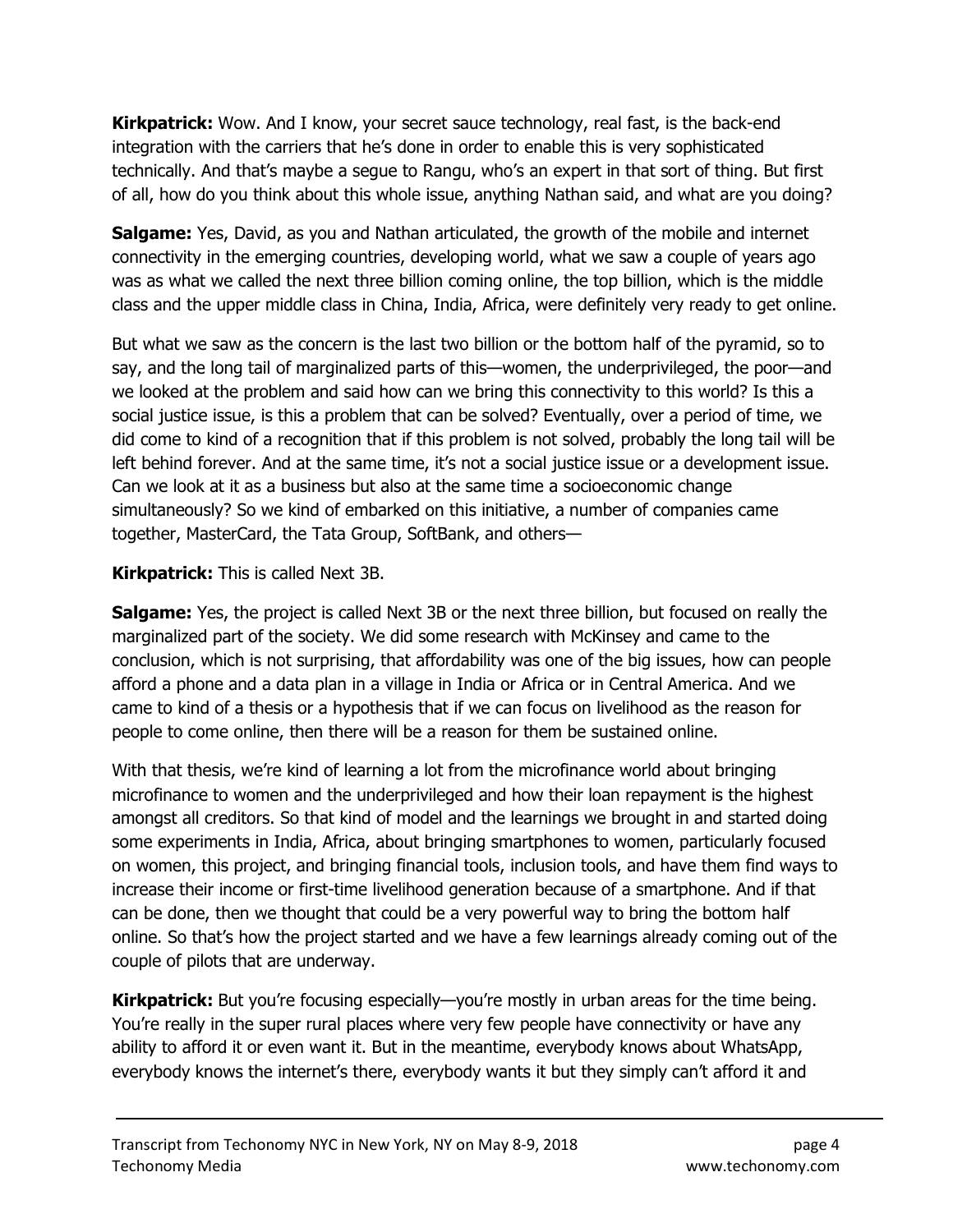they don't realize that if they got it, it could actually help them live a better life and that's what you're trying to help point out to them, in effect.

**Salgame:** Absolutely. The full core is about on the demand side. In the last 10 to 15 years, policymakers have put a lot of pressure on carriers to invest in rural areas all around the world, including the U.S., but what they missed is how do you generate the demand side. Why do people come online, and sustain them? It's not only one time. How do you make sure they're online forever? And so focusing on the demand and the livelihood and we got some interesting results coming out of that already in terms of, for example, women who within three to six months of getting a smartphone in their hand, never had a technology in their hand, they were adept at using smartphones at advanced levels. I mean, even I don't use smartphones that productively. And they were already doing it. I mean, this is such a powerful technology. Then within a few months—these were women, for example, in an India project, they were getting online banking through Aadhaar, the unique identity project in India. And 78 percent of the participants opened a bank account online.

Kirkpatrick: Because of Aadhaar.

**Salgame:** Because of Aadhaar and because of a smartphone.

#### Kirkpatrick: Yes.

**Salgame:** They'd never been to a bank, ever. There's no bank in their village. But this connectivity, by the way—so connectivity's not the issue as much. They do all have 2G connections, most of the villages, 92 percent as you mentioned, have connectivity, have 2G coverage so you can do a lot of basic stuff. And with Wi-Fi, if you bring Wi-Fi kiosks in the villages, now you start combining 2G and Wi-Fi, it can bring a lot of powerful tools in the hands of the villagers and the rural communities.

**Kirkpatrick:** Your work is originally around agriculture. You give them tools to be more productive as farmers, which most people there are.

#### Salgame: Right.

**Kirkpatrick:** And just quickly, Aadhaar is a national initiative in India, which now I think over a billion people have registered and gotten a digital identity that's registered with their—what do they call it?

#### Salgame: Biometric.

Kirkpatrick: Biometric is the word I was looking for, with their irises, fingerprints, et cetera. Erik, so one of the things about 5G that is interesting that I think relates to this, or you can take it in another direction if you prefer, but from a price per bit standpoint, 5G is way more efficient and affordable, in effect. So will it in itself, over time become a major factor in increasing the affordability of access in these parts of the world where billions are still currently left out?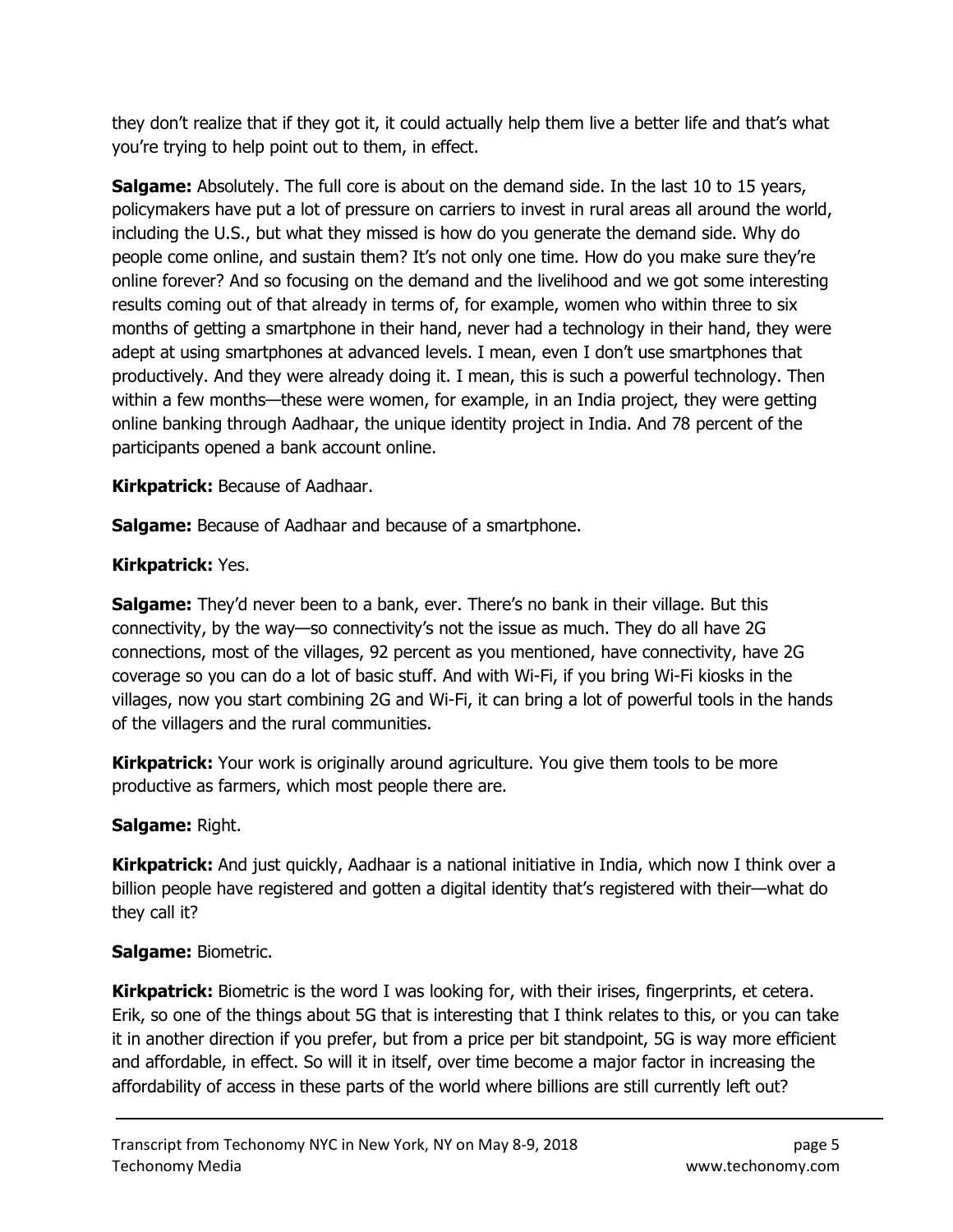**Ekudden:** Absolutely. But that will take some time and I think that these kind of initiatives that we talk about, they are really about upgrading 2G to 3G or 4G. There is a fantastic sort of efficiency gain by us going to 3G and 4G when it comes to supporting the data usage of smartphones, and that's actually very cost-efficient to do. So whether it's about upgrading all the existing infrastructure or it's putting some new infrastructure out there, that's really the way to bring it down. 5G, especially when you also need the high capacity, will bring down cost per bit even more, typically 10 times, but again, this doesn't have to wait for a 5G deployment. This is really about upgrading today's infrastructure.

**Kirkpatrick:** But how much will we see a leapfrogging in terms of technology with 5G, just in general? Do you anticipate that 5G will be deployed in a lot of these developing environments fairly quickly?

**Ekudden:** Well, fairly quickly compared to perhaps the old kind of rollout that it took sometime but as I said, now we're going from 2G, more or less leapfrogging 3G, going directly to 4G because of the availability and the cost coming down significantly. And going to 5G in certain areas will also be just a software upgrade in most cases, simple and can be done very fast. But it doesn't need national or full regional coverage to get the benefits of it. What you have in 4G together with 5G is actually the best. So you don't think of 5G of something that comes separately, it's just a natural progression.

Kirkpatrick: Oh, I see, okay. So one of the things that's interesting, and I just want to throw it out there for any of the three of you, is that a lot of the biggest players—and it does include Microsoft but I think initially more of Facebook, Google, SpaceX, and others are currently engaged in expensive, ambitious, global efforts simply to deploy connectivity to people in rural and other contexts around the world in a more affordable way. I'd just love to hear all three of you talk about where that stands. I mean, Ericsson was involved with Internet.org for a while. I don't think that's as involved as it used to be, it's more a Facebook-only project now. But how do the three of you all feel about what you're doing as compared to what these global internet giants are doing? Maybe, Nathan, give your thoughts on that.

**Eagle:** It's funny because our PR firm, they keep saying, "We've got a great idea, maybe you guys can launch some balloons and try to provide access that way"—

**Kirkpatrick:** Which Google is doing.

**Eagle:** Which is Google. Or like Facebook launching drones that are shooting lasers across Africa. These are awesome stories that I'm sure people like you love to write about and I love to click on those stories.

**Kirkpatrick:** I have written about that.

**Eagle:** I mean, it's really compelling and it's a great way to kind of get the public aware of I think a real problem. That said, they're a pretty shitty solution to the actual problem, right?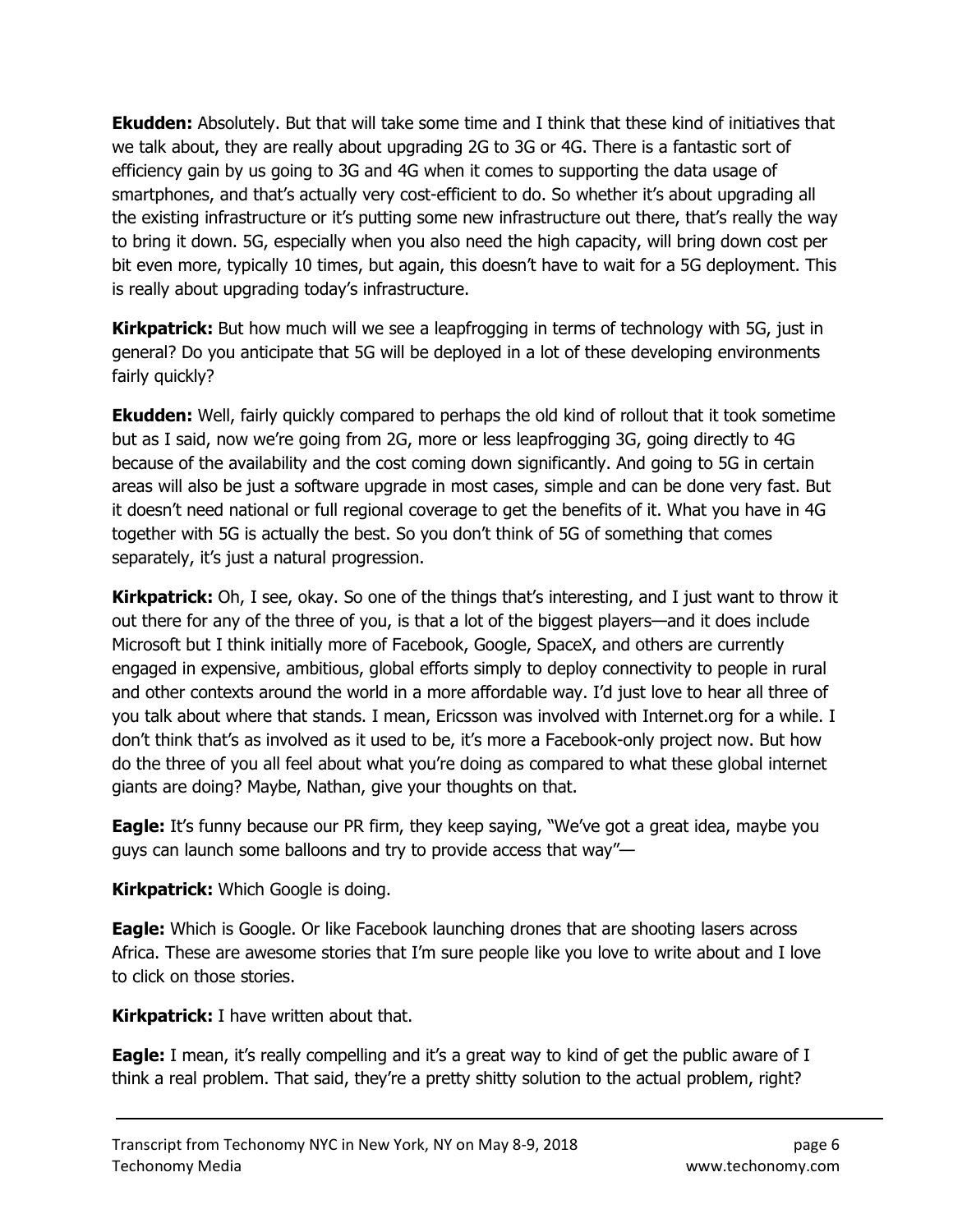#### [LAUGHTER]

Like you're not going to solve this problem with drone-shooting lasers. You're going to hire some really awesome engineers and that's cool. But the reality is the answer to the problem is far less sexy. It's about unit economics. It's figuring out how to get the price point of that megabyte down to a point where people can afford to actually purchase it. And in my mind, that doesn't come from really amazing technology, it comes from innovations actually in business models.

And candidly, I think it comes from the fact that right now there's going to be close to \$300 billion being spent on advertising targeting developing world consumers. And that \$300 billion, that's not going into the pockets of Google or Facebook. For the most part, that's going into the pockets of the guys who own the billboards outside of Lagos or the television channels in Delhi or the radio stations in Sao Paulo, you know, the very traditional media. But in my mind, if we could redirect even 10 percent of that spend away from the people who own these giant media companies and redirect it directly into the pockets of the very consumers that these large global brands are trying to reach in the first place, that will cover free Internet access for a billion people. That's the answer. And I think it's pretty simple.

**Kirkpatrick:** It's a classic East Coast technology idea. He's a Boston guy, out of the MIT Media Lab. I honestly think ideas like that are more likely to emerge outside of Silicon Valley, myself. But I'm curious—if either of the other two of you have any thoughts about these mammoth efforts, I'd be curious to hear them. Yes.

**Ekudden:** Well, the quick one on upgrading the networks that I talked about is really that we're doubling from 3.2 billion subscribers that have mobile broadband today to more than six billion. That is part of this equation.

**Kirkpatrick:** By when?

**Ekudden:** In the coming four to five years.

**Kirkpatrick:** Four to five years.

Ekudden: Yes, exactly.

**Kirkpatrick:** So within five years, we'll bring like two and a half billion more people online?

**Ekudden:** Yes, absolutely, with the upgrade of the infrastructure that's already there. And then if you pair that with the cost of devices and the new business models, that's a big, big part of the solution when it comes to getting everyone online, but also to be able to provide the right services.

**Kirkpatrick:** Erik, when you hear about something like what Nathan's doing, is that an exciting new approach? Does that strike you as innovative?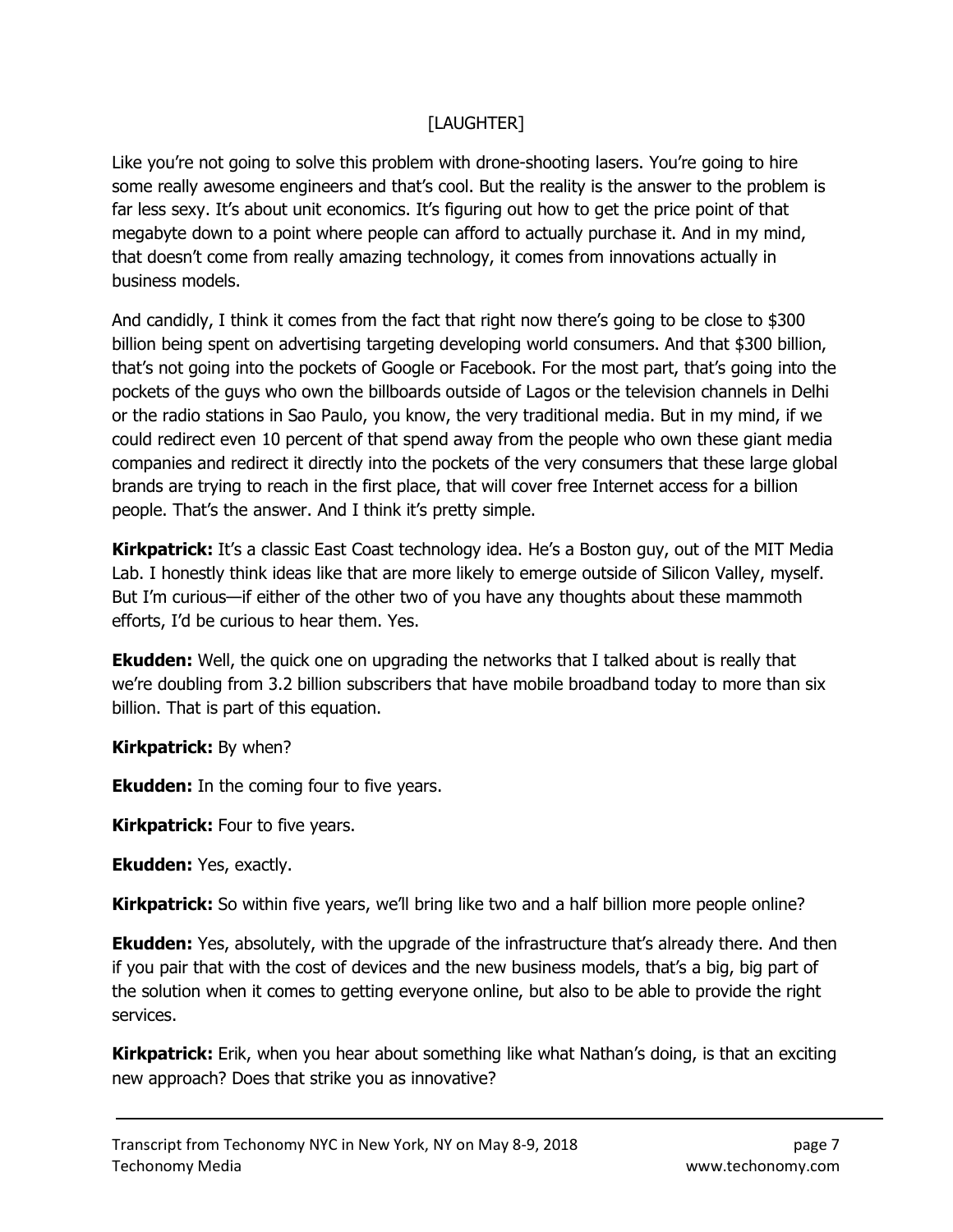**Ekudden:** Absolutely, it is, and I think just the fact that business models have been slow to evolve in this space, I think this and other examples are really great. But the basic fact is that you need to have good enough infrastructure underneath. Some of it will cost so if there is a way to actually pay for it in this way, it makes perfect sense to me. But there's also the fact that you can't build separate networks, whether it's with balloons or it's with the drones, to replace that. That would be perhaps a niche complement in certain areas. Certain distances are better captured or better handled with satellite, for example. That's a good complement but it's not the mainstream. The mainstream is an upgrade to the infrastructure that we have.

#### Kirkpatrick: Rangu.

**Salgame:** A couple of comments. I do believe some of the initiatives that are going on by the West Coast companies, the big tech companies, are important, relevant, like Loon Project, except Facebook, which did its internet out of Free Basics, which I believe was not an appropriate model. It got a lot of backlash in India, in Indonesia, and other parts of the word, for obvious reasons, that it was a very walled-garden approach to get people onto Facebook. But in general, I think the connectivity problem continues to need to be solved. I think the billion people still have no 2G as well. I think Loon and other kinds of initiatives are important to bring that connectivity but I do believe that at the end of the day, in addition to ad-based models, which Jana is doing, I think it's a phenomenal market for the middle market of the middle class that are emerging, but the bottom half has to be solved in some form. And I think that is important and look at what would you be able to do to get them online. I think the demand side of the bottom half is very important. I think that has to be solved in one form or the other. And there's no one kind of staid answer or panacea to solve this but multiapproaches need to be brought to bear in terms of solving this. The poor, the marginalized part of the society, if they can't be brought online, I think we're going to miss a huge opportunity.

**Kirkpatrick:** Right, you talked about increasing inequality.

#### Salgame: Yes.

**Kirkpatrick:** Do we have time for one question? One question, okay. Please, identify yourself.

**Riley:** I'm Susie Kim Riley. So I'm also a fellow entrepreneur from the Boston area. I was the CEO of a company called Aquto and we were acquired at the end of last year by a larger company called Mavenir and we were sort of solving similar problems as what Nathan's company is doing. But what we noticed was actually that Facebook did catch a lot of flak for their Internet.org initiative with Free Basics. It was a walled-garden approach where people had to use the Facebook app in order to actually access content and it was the only app that one could access even if you didn't have a data plan. So it's a similar type of thing that I think Nathan is trying to do with the browser and I'd love to hear your thoughts on if you're getting any flak for taking a similar approach, which is, you know, even users without a data plan can still access the internet through the browser and what the difference is between your approach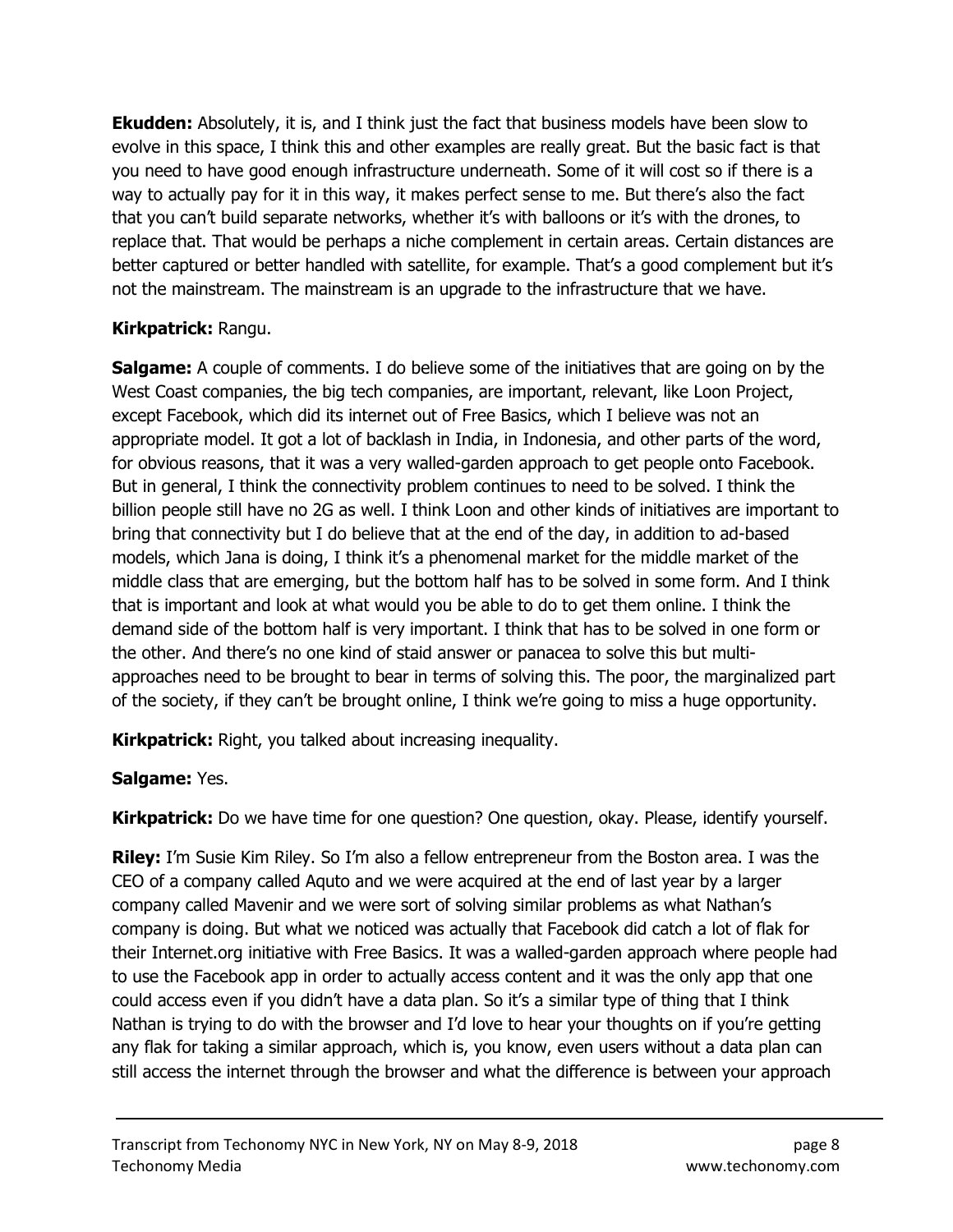and the approach that, for example, Opera Networks or Opera Software has taken with their browser.

Eagle: Sure. Well, those are a handful of questions. On us versus Facebook, there's two big differences. One is that Facebook was providing access to Facebook, right? And maybe Wikipedia and some BBC. We are providing access to all content that's available on the internet. And the other thing that we're doing that's fundamentally different is that there's a core architecture difference where what Facebook pursued is something called essentially whitelabeling or zero-rating their content. What we're doing is we're actually rebating people.

We're essentially putting money into a prepaid mobile subscriber's account. That money can be used for anything. It can be used to go download an app, watch a video, go to any website that they want to go to. It's truly unrestricted internet access. And when we built the business, we built it predicated on this notion of providing truly unrestricted internet access.

In terms of what Opera's doing, whether it's selling data packs or making the internet cheaper through proxied solutions, we've been looking at those types of models as well and what we found is that users are less inclined—I mean, I think there's something to be said about the proxy model, but in my mind, the trouble that both UC has come into with just the privacy implications associated with storing all of that data has meant that we've decided to back away from it.

**Kirkpatrick:** Well, also it's interesting to note, I mean, in India, there's enormous innovation happening around access. For one thing, Reliance drastically cut the price of connectivity about, what, two years ago, was that? Eighteen months ago. That has dramatically increased the affordability of internet and has dramatically increased the number of people who come online. Meanwhile, there's all these browsers that are mobile-special. Alibaba leads that market, I believe. People don't even know that Alibaba has its own browser—

**Eagle:** And two weeks ago, Amazon.

**Kirkpatrick:** But it's the leading browser in India, right? Amazon has now launched a browser. You have a browser. Opera, which was a European browser that was quite powerful in the mobile space, is now owned by a Chinese company. I mean, this is a space of enormous competition, innovation, and activity with this browser war, particularly focused on India. Is that fair?

**Eagle:** Yes, at the end of the day, browsers have become kind of the Yahoo portal of the late 1990s. People are realizing, or Alibaba specifically realized that all of these users were using UC and by taking UC out, suddenly now they're going—

#### Kirkpatrick: UC is—